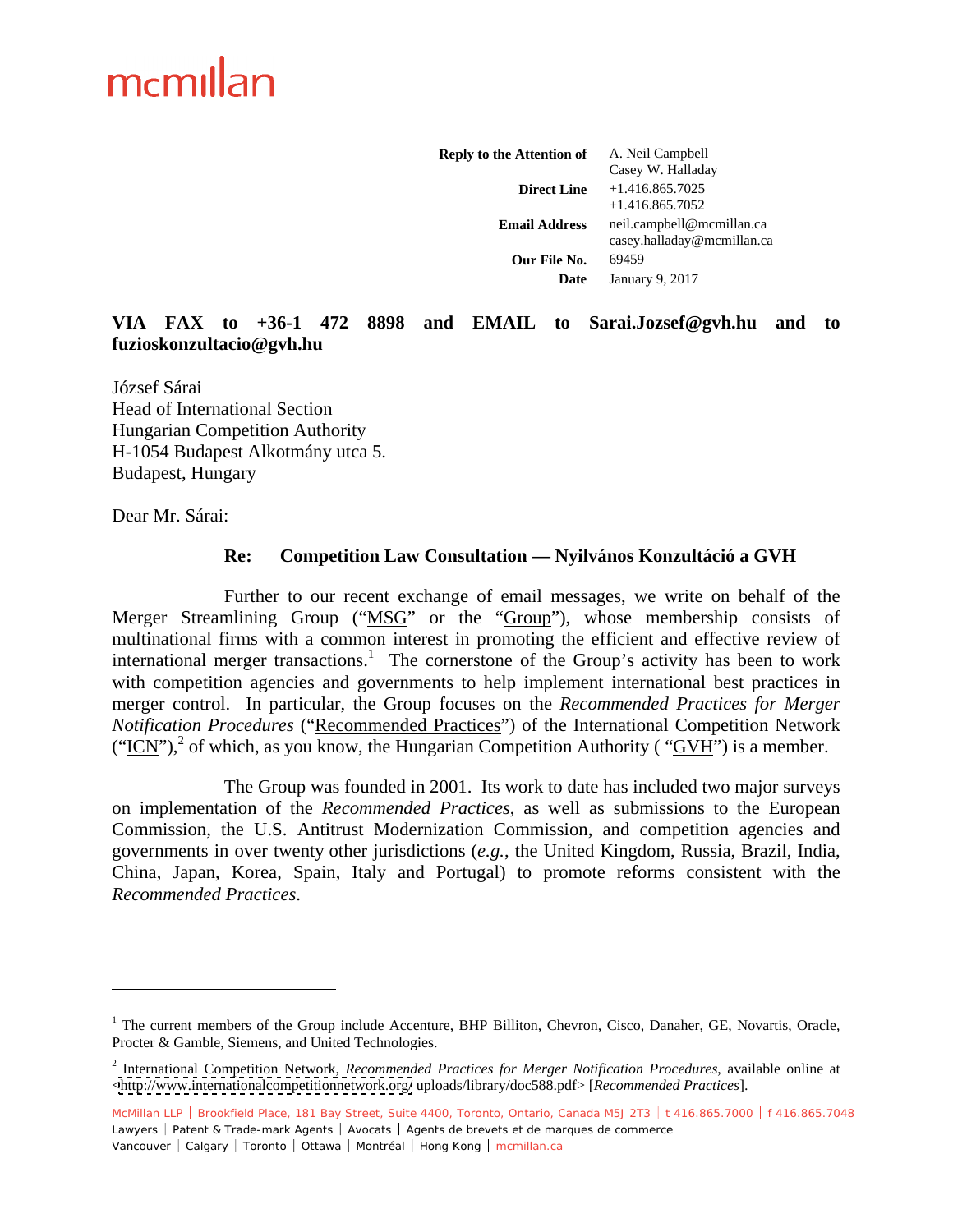The Group writes in connection with the GVH's recent public consultation<sup>3</sup> on  $3 \text{ cm}$ on changes to the Hungarian competition law, including its mandatory merger notification procedures. We understand that the catalyst for this public consultation was the amendment of various aspects of the Hungarian Competition Act (Act LVII of 1996 on the Prohibition of Unfair and Restrictive Market Practices) by legislation adopted by the Hungarian parliament on December 6, 2016 (the "2016 Amendments"). We appreciate the GVH's willingness to receive this submission after the intended December 23, 2016, deadline and hope that it will prove useful to you; this document draws upon the MSG members' very substantial experience with multinational merger transactions.

Our particular interest is the merger control-related portions of the 2016 Amendments. We applaud the GVH and the Hungarian Government's desire to modernize certain aspects of Hungarian merger control law through the 2016 Amendments, specifically by expanding the second branch of the merger notification thresholds to require that the net turnover in Hungary of each of at least two groups of undertakings involved in the transaction exceed HUF 1 billion *(i.e.*, approximately  $\epsilon$ 3.2 million), rather than the former threshold of HUF 500 million (*i.e.*, approximately  $\bigoplus$ .6 million). The MSG views this as a valuable step towards bringing Hungary's merger control thresholds into greater conformity with the *Recommended Practices* by incorporating a greater level of local nexus.

However, as described more fully below, the Group strongly believes that the adoption of a new "soft" merger notification threshold is inconsistent with the *Recommended Practices* and will create significant burdens and uncertainty for the business community, while at the same time requiring the GVH to expend its valuable resources reviewing a large volume of transactions that are unlikely to raise any competition concerns in Hungary. For these reasons, at the end of this letter the Group has offered some suggestions for issuesto be addressed in the future GVH policy/guideline document that we understand you will be issuing.

#### **I. The New "Soft" Merger Notification Threshold**

We understand that the 2016 Amendments have created a new, alternative "soft" merger notification threshold by which any transaction that falls below the existing merger notification thresholds must still be notified to the GVH where: (1) the parties' combined Hungarian turnover is above HUF 5 billion (*i.e.*, approximately €16 million); and (2) "*it is not obvious that the contemplated transaction would not significantly decrease competition in the relevant market*".

The Group believes that the second branch of the above new notification threshold — requiring parties to identify any transaction where it is "*not obvious*" that "*the* contemplated transaction would not significantly decrease competition in the relevant market"<br>— involves a vague and subjective analysis that will create significant uncertainty for parties to

<sup>&</sup>lt;sup>3</sup> See the public announcement of the GVH, available online at [<http://www.gvh.hu/gvh/elemzesek/vitaanyagok/](http://www.gvh.hu/gvh/elemzesek/vitaanyagok/) nyilvanos\_konzultacio\_a\_gvh\_uj\_fuzios\_eljarasrendj/nyilvanos\_konzultacio\_a\_gvh\_uj\_fuzios\_eljarasrendj.html>.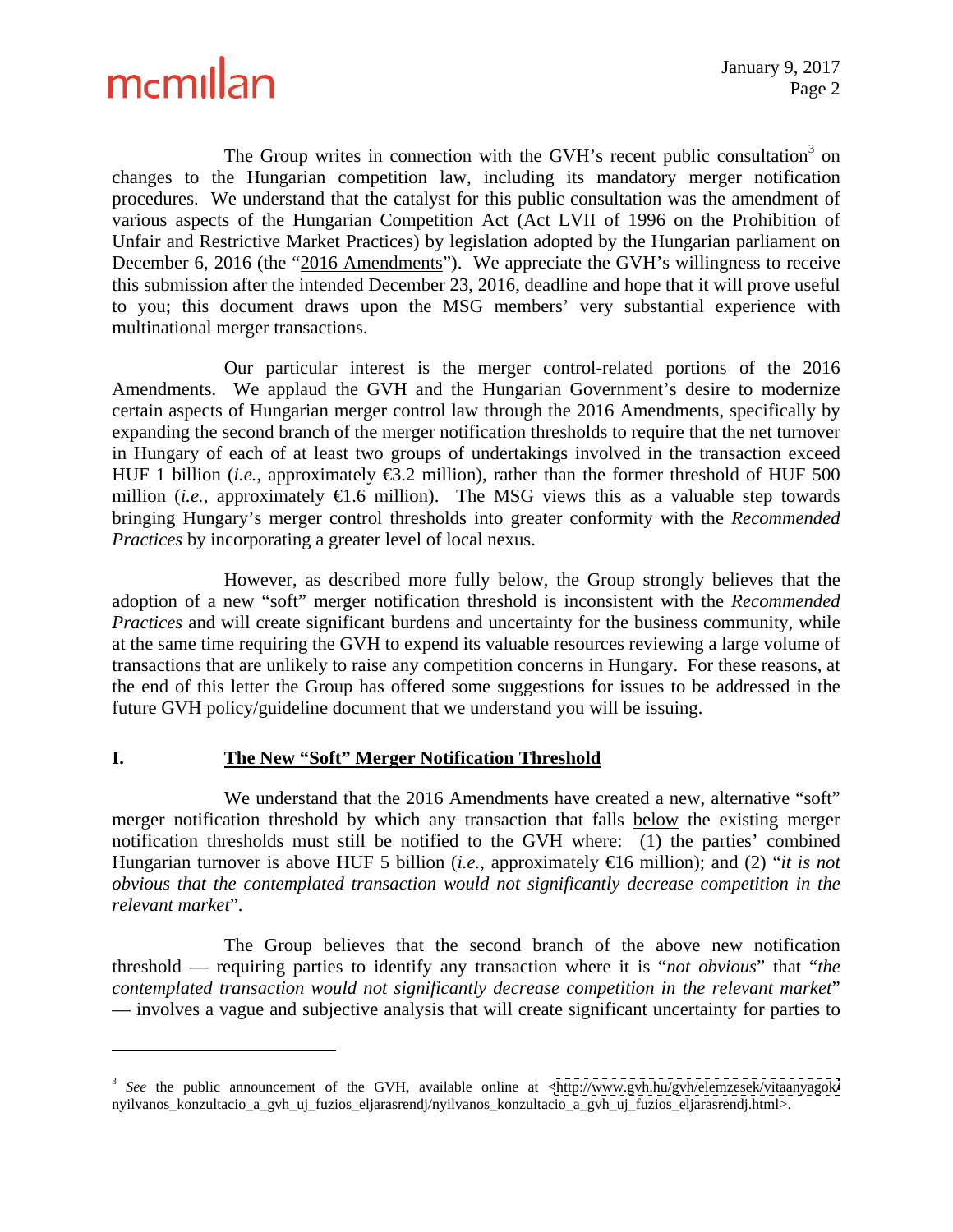transactions. Whether or not something is "*obvious*" is a highly subjective determination that may change according to the opinion of the viewer. Such a threshold would clearly appear to be inconsistent with the *Recommended Practices*, which provide that "*[n]otification thresholds* should be clear and understandable",<sup>4</sup> and further elaborate that:

*Clarity and simplicity should be essential features of notification thresholds so as to permit parties to readily determine whether a transaction is notifiable. Given the increasing incidence of multijurisdictional transactions and the growing number of jurisdictions in which notification thresholds must be evaluated, the business community, competition agencies and the ef icient operation of capital markets are best served by clear, understandable, easily administrable, bright-line tests*.5

Moreover, as you will appreciate, whether or not a transaction will "*significantly decrease competition*" in a relevant market requires a detailed analysis of many complex factors, including the definition of relevant markets, consideration of existing and potential future competition, barriers to entry, potential countervailing buyer power, efficiencies, and a host of other elements. Recognizing this, the *Recommended Practices* also stipulate that notification thresholds "*should be based exclusively on objectively quantifiable criteria […] Examples of criteria that are not objectively quantifiable are market share and potential transaction-related*  effects."<sup>6</sup> It would be timely, costly, and extremely difficult for transaction parties to determine in every transaction, *ex ante*, whether the transaction will "*significantly decrease competition*" in order to perform their pre-merger notification analysis. As a result, the *Recommended Practices* indicate that the use of "*[m]arket share-based tests and other criteria that are more judgmental*<sup>1,7</sup> is something that a competition agency may employ during the substantive review of a transaction, but that "*such tests are not appropriate for use in making the initial determination as to whether a transaction is notifiable*."8

Given these inconsistencies with the *Recommended Practices*, and the uncertainty that such a subjective standard creates for the business community, the Group respectfully recommends that the GVH include in its forthcoming policy/guideline document some "*clear, understandable, easily administrable, bright-line tests*" which both the business community and the GVH can use to identify, *ex ante*, certain categories of transactions that would be excluded from the "*not obvious* [to] *significantly decrease competition*" standard and thereby not require notification in Hungary. The Group suggests that two such categories could include:

<sup>&</sup>lt;sup>4</sup> International Compatition Network, *Becommended Brastiaes for Menacy Netification Brassedunes* at *Becommended* International Competition Network, *Recommended Practices for Merger Notification Procedures*, at *Recommended Practice* II.A.

<sup>5</sup> *Ibid,* at Comment 1 to *Recommended Practice* II.A (emphasis added).

<sup>6</sup> *Ibid,* at Comment 1 to *Recommended Practice* II.B (emphasis added).

<sup>7</sup> *Ibid,* at Comment 2 to *Recommended Practice* II.B.

<sup>8</sup> *Ibid,* at Comment 2 to *Recommended Practice* II.B (emphasis added).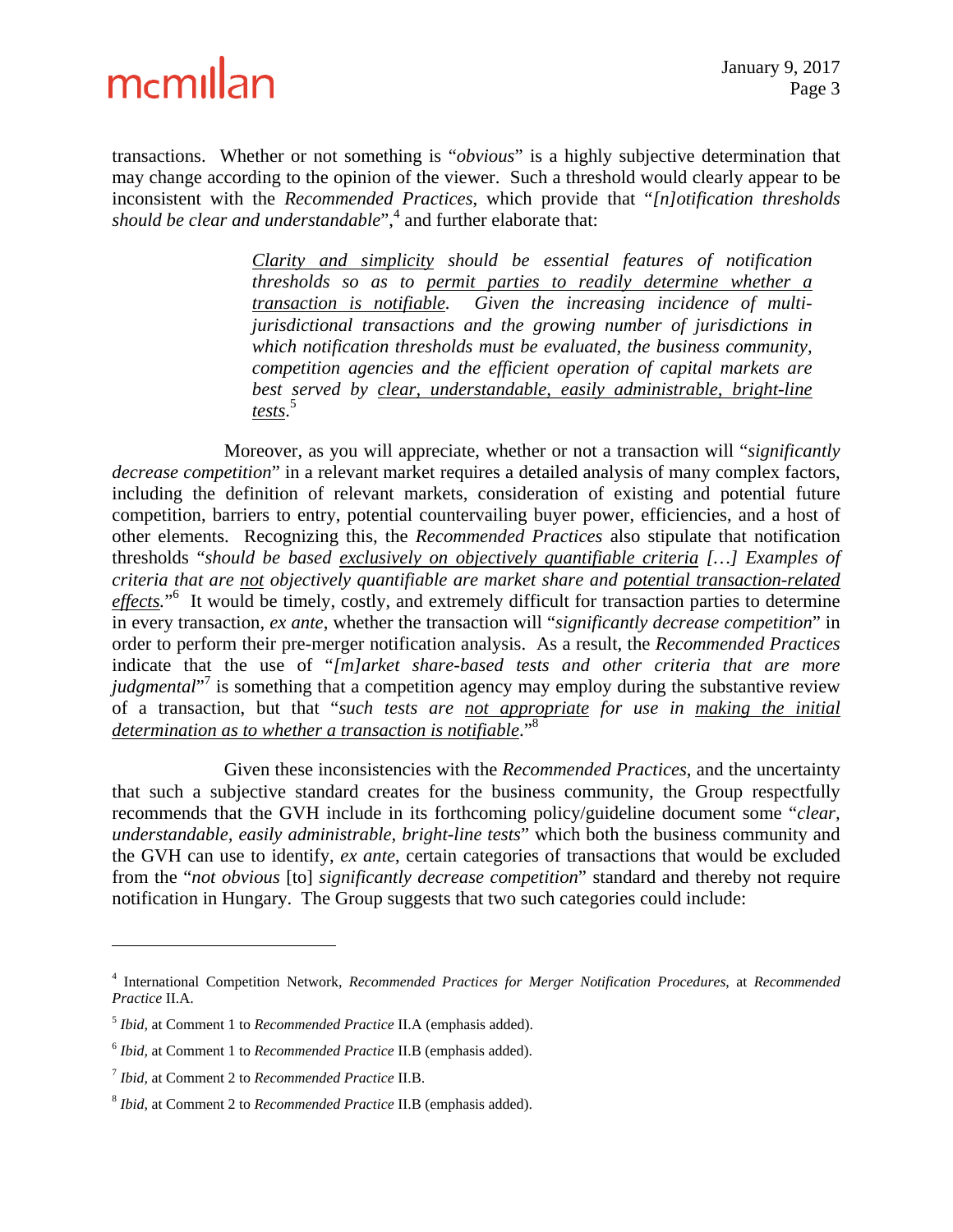- **Minimal Local Turnover.** Transactions in which the assets to be acquired in Hungary do not generate significant local turnover are unlikely to generate anti-competitive effects in Hungary. As the *Recommended Practices* note, transactions that do not have a "*material*" local nexus (in the form of local assets or turnover) to the reviewing jurisdiction are "*unlikely to result in appreciable competitive effects within its territory*".<sup>9</sup> Consequently, the Group recommends that the GVH clarify in its forthcoming policy/guideline document that transactions in which the business/assets being acquired in Hungary generate less than HUF 500 million (*i.e.*, approximately  $\epsilon 1.6$ million) are excluded from the "*not obvious* [to] *significantly decrease competition*" standard, as they will not have any material local nexus to Hungary and are therefore unlikely to have any "*appreciable competitive effects*" (much less "*significantly decrease competition*"). We infer that a HUF 500 million standard should be acceptable to the GVH and the Hungarian Government, as transactions below this standard were previously not notifiable in any case.
- $\blacksquare$ **Minimal Horizontal And/Or Vertical Overlaps.** Transactions which involve no or only minimal horizontal or vertical overlaps should similarly be excluded from the "*not obvious* [to] *significantly decrease competition*" standard. The Group understands, from the materials that the GVH translated into English and kindly provided to us, that the GVH will be issuing a policy document clarifying that it will not initiate merger review proceedings: (1) where the transaction parties' operations overlap and the transaction would result in a combined market share below 20%; (2) where the transaction parties' operations are in vertically-connected markets, and the transaction will result in a combined market share below 30% in a market; and (3) where combined market shares exceed either of the thresholds in instances (1) or (2) above, but the incremental increase in market share is "*not more than 5%*". As you know, such market share thresholds closely follow the thresholds used by the European Commission in its merger control simplified procedure,  $^{10}$  and the Group believes that the GVH's proposed approach would provide welcomed and valuable guidance for merger parties in Hungary. We would, however, respectfully suggest that the GVH clarify that these thresholds are meant to apply to shares on a relevant market in Hungary, and clarify that the reference in the materials you provided that the GVH "*does not initiate a proceeding*" in any of the above three instances is intended to mean that parties need not notify such transaction under the "soft" threshold.

<sup>&</sup>lt;sup>9</sup> Ibid at Commont 1 to Becommonded Buscies I B *Ibid,* at Comment 1 to *Recommended Practice* I.B.

<sup>&</sup>lt;sup>10</sup> Commission Notice on a simplified procedure for treatment of certain concentrations under Council Regulation (EC) No 139/2004 (2013/C 366/04).